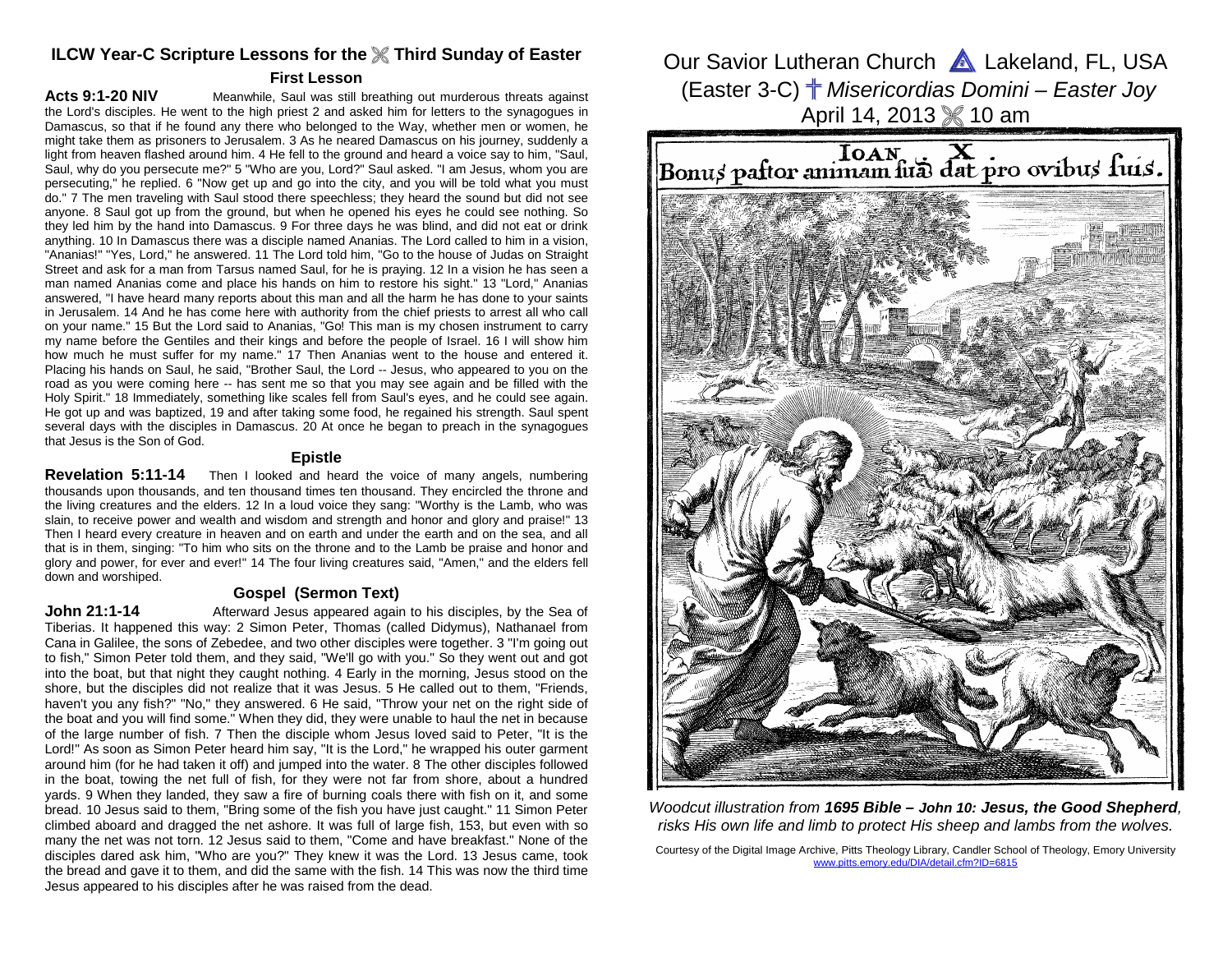# **A OUR SAVIOR LUTHERAN CHURCH A**

**Evangelical Lutheran Synod 6920 N. Socrum Loop Road—in north Lakeland, Florida Mailing address: P. O. Box 91905—Lakeland, FL 33804-1905 PHONE (863) 859-3400— www.osllakeland.comBIBLE CLASS 8:30 AM WORSHIP 9:30 AM FELLOWSHIP 10:30 AM** 

**Pastor Andrew Burmeister (863) 430-5859 Organist: Janice Thomas (813) 650-9198** 

# **April 14, 2013 Easter 3**C *Misericordias Domini*

**WELCOME to Our Savior!** We are happy to have you worship with us today. If you are visiting us for the first time, we ask that that you please fill out a visitor card found in the pew cardholder and place it in the offeri

## **ORDER OF SERVICE** *(See insert.)*

 PLEASE NOTE: The service folder insert has been written so that it may be used more than once. If you prefer to use the hymnal, see page 5. Feel free to leave the service folder insert with an usher after the service. Thank you. May the Lord bless your worship!

| <b>Service</b> |              |                                          |
|----------------|--------------|------------------------------------------|
| Opening Hymn   | 540(5v)      | With the Lord Begin Thy Task             |
| Hymn of Day    | 210(5v)      | The Strife is O'er The Battle Done       |
| Sermon         | John 21:1-14 | (Christ Is Risen Indeed) "So NOW What?!" |
| Offering Hymn  | 400, v1&6    | Take My Life and Let It Be               |
| Sending Hymn   | 476(4v)      | Ten Thousand Times Ten Thousand          |
| Closing Hymn   | 47(4v)       | Savior, Again to Thy Dear Name We Raise  |

# **PRAYER REQUESTS:**

**Dan Elwing** (former member) **Tyler Kirby** (nephew of Andrea Sawyer) **Richard Birkenmeier Madeline Beck Patty & Buster Brewbaker George Wendt** (brother of Steve Wendt.) **Jonathan Jumper** (grandson of Elaine Jones.). **Ann Wentz Mariah Sawyer** 

| <b>Volunteers</b> | This week Next week               |                     |
|-------------------|-----------------------------------|---------------------|
| Greeter           | <b>Ernie &amp; Jeanette Kubly</b> | <b>Elaine Jones</b> |
| <b>Usher</b>      | (Volunteer)                       | (Volunteer)         |
| <b>Treats</b>     | <b>Nancy Durn</b>                 | <b>Robin Dux</b>    |

COFFEE will be served in the Fellowship Hall following the service. Everyone is invited to stay! We thank our volunteers for serving today. We are IN NEED OF SERVERS for future Sundays. If you can help, PLEASE SIGN UP. Thanks!

| <b>Statistics</b>           | <b>Last week</b> | Year to date (average) |
|-----------------------------|------------------|------------------------|
| <b>Sunday Worship</b>       |                  |                        |
| <b>Communion Attendance</b> | 38               |                        |
| <b>Sunday Bible Class</b>   | 12               |                        |
| <b>Thursday Bible Class</b> |                  |                        |
| <b>Sunday Offering</b>      |                  | (YTD total) \$         |

### **Calendar of Events**

| Sunday, $4/14$              | $10:30$ am | Special meeting for special offering  |  |  |
|-----------------------------|------------|---------------------------------------|--|--|
|                             | $10:45$ am | Fellowship                            |  |  |
| Thursday 4/18               | 6:30 pm    | Bible Class at Madeline Beck's        |  |  |
| Sunday, $4/21$              |            | 8:30 am   Bible Class                 |  |  |
|                             |            | 9:30 am   Worship with Holy Communion |  |  |
|                             |            | 10:45 am   Fellowship                 |  |  |
| <b>Congregational Notes</b> |            |                                       |  |  |

 Please contact our Elders with any concerns about church matters: **Jim Vanesky 644-7807**, **John Weber 853-5458**, & **Don Wienke 863-815-8892.**

# **Installation of Pastor Andy Burmeister**

 What a great day it was all last Sunday when we as a congregation installed our new pastor. Both the Sunday morning worship and the special installation service at 4:00pm were wonderful, uplifting events. The potluck dinner following the installation was also very tasty and another great fellowship opportunity for both Our Savior members and the many visitors … and the chicken was *free!* Thank you *all* for the effort you all made to ensure the great day we had. -Your Pastor Andy

# **Much Thanks Pastor Huhnerkoch & Pastor Winters**

We again want to thank Pastor Herb who served so faithfully as vacancy pastor the past six months. We also appreciate and thank Pastor Richard for his service to us in the recent midweek Lent services. Please keep both Pastors Huhnerkoch and Winters in your prayers as they now resume or get back to their normal respective lives.

# **Pastor Andy's contact details:**

Address: **4355 Corporate Avenue, #169 Lakeland, FL 33809**Phone: **863 430-5859**Email: **anderuu@gmail.com**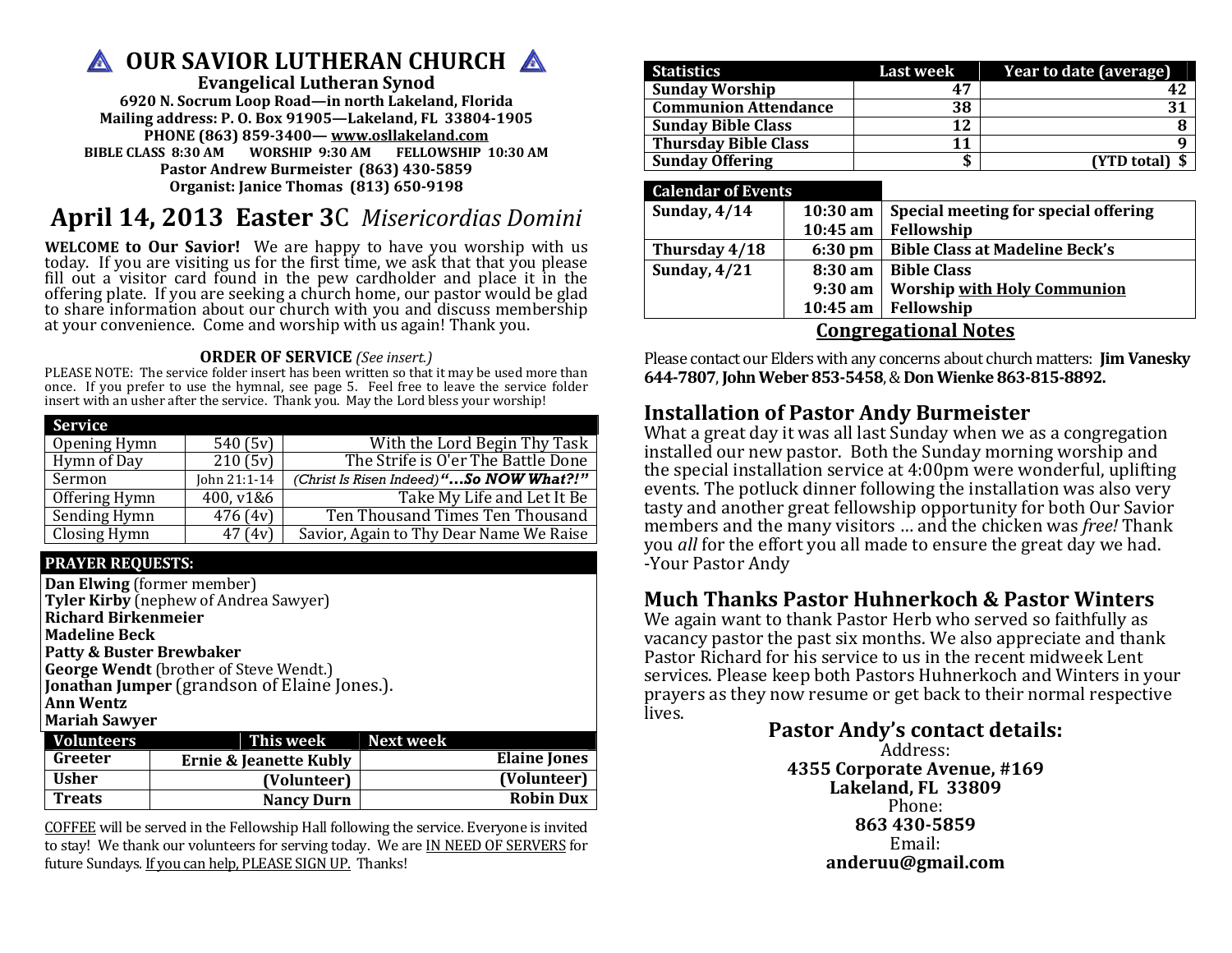### **EASTER3**(C) **John 21:1-14 "CHIRST IS RISEN …SO NOWWHAT?" 03.14.13**

In the name of the Father and of the Son and of the Holy Spirit.

#### INTRODUCTION: **Jesus Christ is risen from the dead! Alleluia! Heis risen indeed! Alleluia! …**(but)**… SO NOW WHAT?!**

(Lent, then…) We celebrated Easter (two weeks ago – hold up **lily**) and Jesus' Resurrection. We even **installed a NEW pastor** last Sunday. But now on this third Sunday of Easter, more or less the question is, **"What now?"** We've pretty much got it nailed down that Jesus is risen from the dead. **So now what are we supposed to do?** 

So, **What do you do when** you've seen the Lord Jesus newly risen from the dead? Seven out of eleven disciples apparently go fishing. Jesus did tell them to wait, so while you're waiting, you might as well fish and make a little money. The episode reads a bit like the movie "Ground Hog Day," the Bill Murray movie where every day keeps repeating itself. They go out, fish all night, catch nothing. In the morning, there is Jesus, risen from the dead, standing on the shore. "Catch anything?" "No." "Cast your net on the right side of the boat; you'll catch something there."

**Sound familiar? Of course**. This is a repeat of the day Jesus said to the four fishermen, "Follow me." John remembered and recognized Jesus. Peter throws himself into the sea. And the other disciples haul in a net load of fish - 153 of them.

When they come ashore, breakfast is already on. Jesus the Host, the Feeder. A feast of bread and fish. **Sound familiar? Of course**. This is a repeat of the days that Jesus fed four and five thousand in the wilderness with miraculously multiplied bread and fish. Not much of miracle here, except, where did Jesus get the bread or the fish or the charcoal? Never mind all that, He's the Lord of creation. He knows where the fish are; He holds all the bread and fish of the world in His hands.

Jesus came and took the bread and gave it to them, and so with the fish. (Does that also) **Sound familiar? Of course**. It's a reprise of the **upper room** on the night He was betrayed, and the Emmaus road, and all the other times Jesus took bread and broke it and gave it to His disciples. This is how He reveals Himself - **at a meal, in the breaking of the bread**.

(Some English translations have) "**Children**, do you have any fish?" He calls these grown men "children," the term a kind master would use for his servants, or a rabbi his students. "**No**" they answer. "Cast the net on the right side of the boat, and you'll find some." So they did. Remarkably, they follow the suggestion of this stranger shouting to them from the shore, not knowing it was Jesus. And just as before, their nets came up busting full of fish. And the light goes off with John. **"It is the Lord!"** John recognizes Jesus from the miraculous catch of fish.

This is part of their instruction - a post-Resurrection graduate seminar in discipleship. A disciple never truly "graduates" anyway, at least until he or

she dies. A confirmand is **not** "finished" on their Confirmation day. Even these seven disciples, who spent three solid years walking and talking with Jesus, who were **eye**witnesses of His Resurrection and **ear**witnesses of His teaching, need a(nother) little object lesson. **"Do it my way,"** Jesus is saying, "and you're nets will be full. But do it your way, and you're going to come up empty and all your hard work will be for nothing."

The Church still needs to learn this lesson, **today more than ever**. Stop and think about it. **How** on earth were seven disciples from Galilee going to accomplish anything in the world of religion? How **are we** going to make any significant impact or dent in **today's world**? How is this little band of disciples going to bring the good news of Jesus' death and resurrection to the ends of Israel, much less to the ends of the world? How is the church going to survive the long centuries, with all the political and cultural and technological changes? **And the answer from the disciples' empty nets is very simply this:** Left on our own devices, no matter how clever, or how well intentioned, or how zealous we may be, **we will fail**. We'll work our tails off, but at the end of the shift, when we haul up our nets, we'll be **lucky to have so much as a couple of old shoes and a tire**.

While **church institutions** are struggling to fan the burning embers into a blaze of glory, and **program pushers** are hawking the latest book and DVD to put the church back on track, the Lord of the Church, Who **hung on a Cross to save the world and who rose from the dead** to show Himself victorious, cries out to His church scattered all over the world, and asks, **"Is anyone still interested in doing it MY way?"**

He took some bread, gave it to His disciples with the words, "Take, eat; this is my body." He took a cup of wine, and gave it to His disciples with the words, "Take, drink; this is my Blood of the New Testament." He said, "Do this for my remembrance. Do this and you will remember me the way in which I wish to be remembered; and I will remember you." **Deceptively simple.** (But) **Easy to ignore and pass up. Don't be fooled.**

He said, "Make disciples of all the nations. Baptize them, wash them with water in the Name of the Father and of the Son and of the Holy Spirit. Teach them to hold on to everything I've entrusted to you." **Baptize and teach. How hard can it be?** Don't try to change the world, or transform society, or even improve people or fix their problems. Just **baptize and teach** them. Give them My Body and Blood to eat and drink. Forgive their sins. Trust Me and My words, do it My way, and your nets will be busting full.

The disciples' nets were bursting full that day - **153 big ones**. Someone took the time and effort to count them and write down the number. It reminds us that this is **not** some kind of **legend or myth**. This is **an historical fact**. As factual as those **153 fish** in the net are, so is the Jesus standing on the seashore **Risen from the dead**.

One hundred and fifty three fish swim to their death at the word of Jesus. **Almost seems a bit cruel, doesn't it?** Not a sparrow falls from the air apart from the will of His Father. And not a fish swims into a net apart from